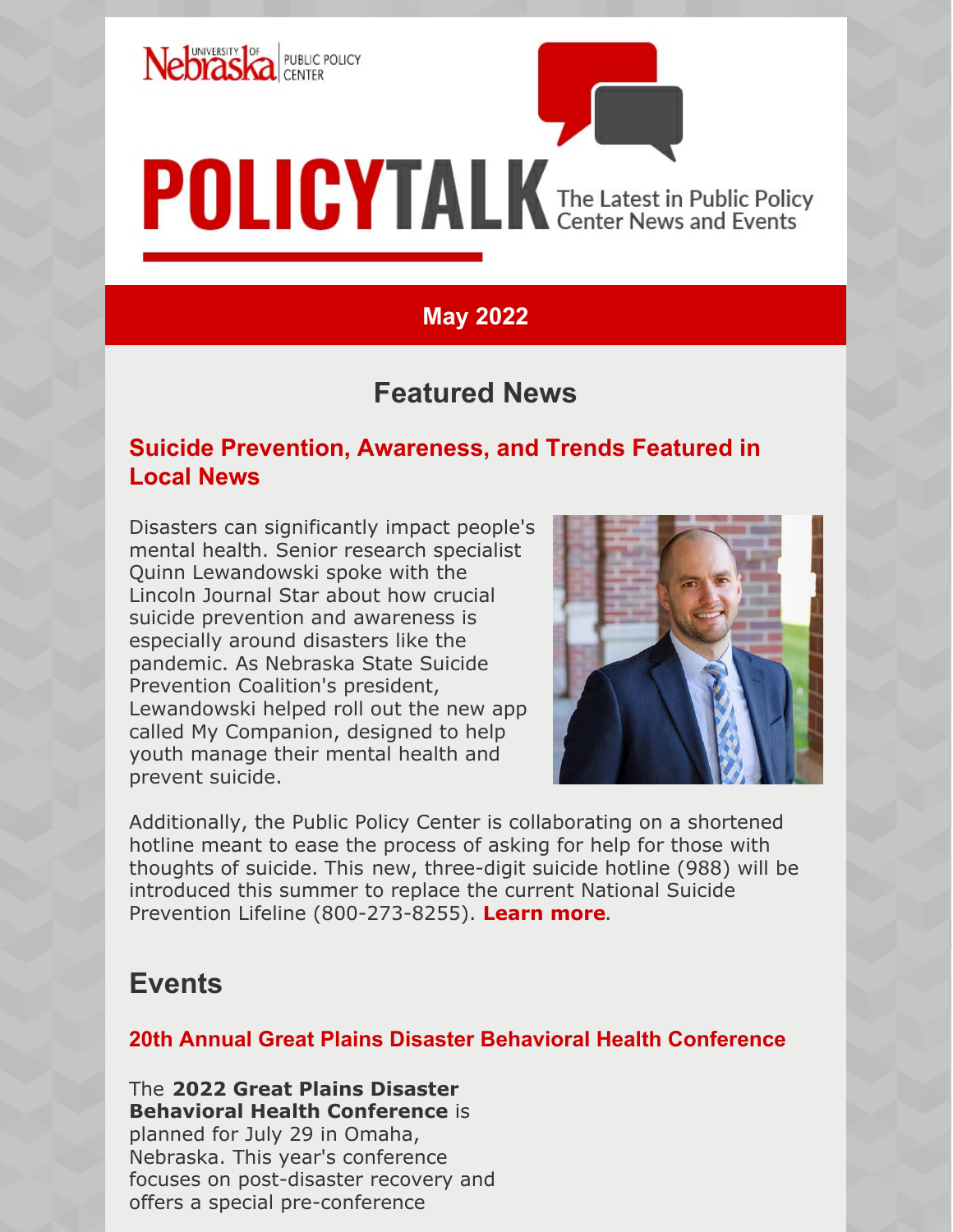workshop for clinicians with Dr. Jessica Hamblen. Planned speakers include Dr. Jessica Hamblen (National Center for PTSD and Dartmouth Geisel School of Medicine), Dr. Rebecca Wysoske (UNMC), Christian Burgess (Vibrant Emotional Health and Disaster Distress Helpline), and Crayton Jirovsky (Mental Health and Substance Abuse Therapist). **[Learn](https://www.disastermh.nebraska.edu/gp-dbh-conference/2022-ne-dbh-conference/) More**.



## **THE PPC IS HIRING!**

The University of Nebraska Public Policy Center is now hiring a research specialist to assist with current and future funded projects. Accepted applicants will join a diverse, interdisciplinary research team within the PPC that engages in a variety of research and consultation activities involving private and public sector partners.

Interested applicants should apply for the research specialist position on or before **May 31** (**[apply](https://employment.unl.edu/postings/79295) here**).



# **Zero Suicide Academy**



Senior leaders of health and behavioral health organizations from around Nebraska have the chance to gather virtually in June for training with the most aspirational of goals: zero suicides. For the second time in

a row, the University of Nebraska Public Policy Center is organizing a Zero Suicide Academy as a two-day training intended to help these organizations find gaps in services. The Center will be tracking outcomes as part of the Garrett Lee Smith grant.

# **Center News**

**Assisting Prevention of Domestic Violence Extremism in Nebraska**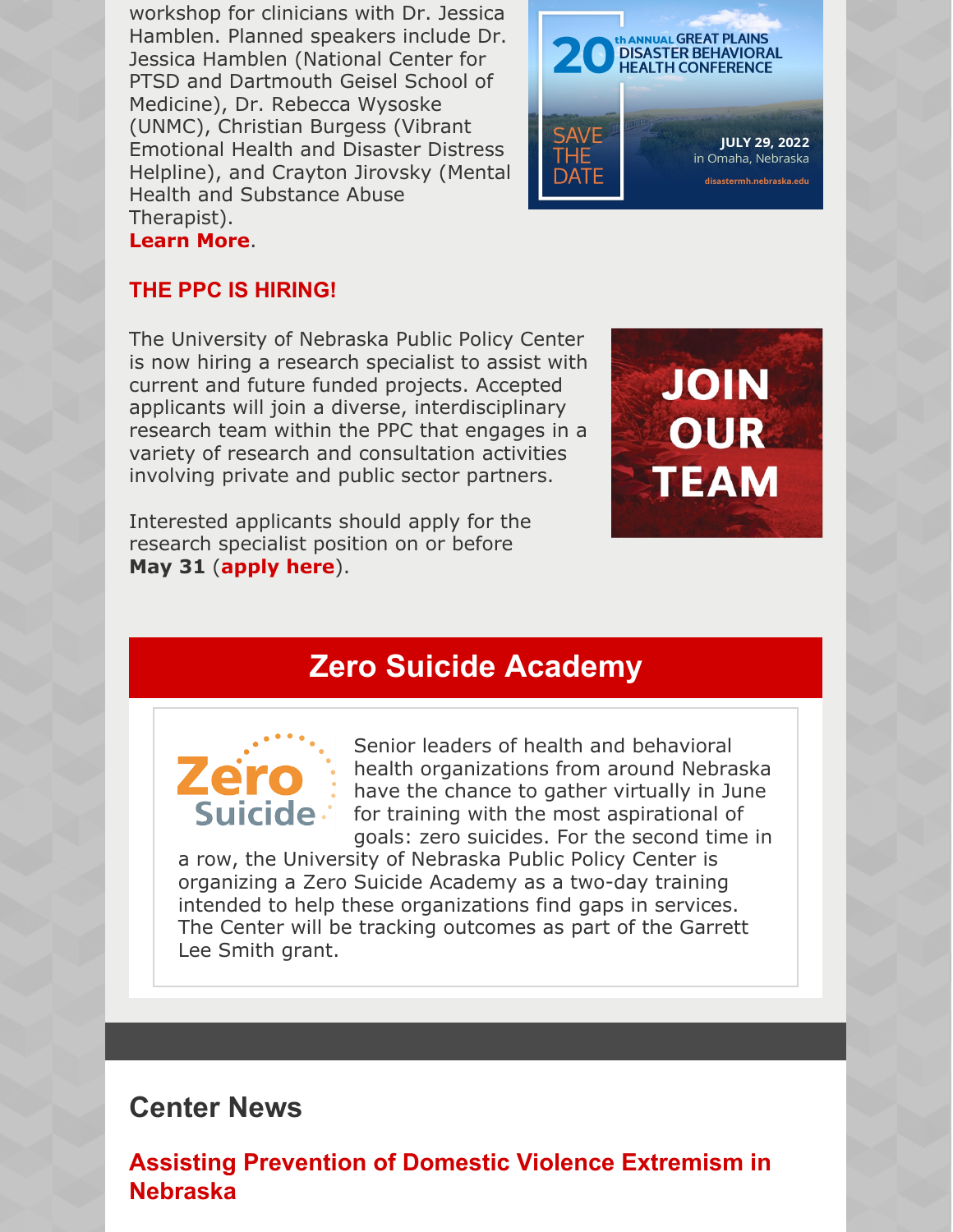The University of Nebraska Public Policy Center was awarded a \$345,000 grant by the Nebraska Emergency Management Agency to assist in the prevention of domestic violent extremism in Nebraska. The grant is among those recognized as top sponsored awards for March 2022 by the UNL Office of Research and Economic Development **[here](https://research.unl.edu/blog/top-sponsored-awards-march-2022/)**. Director **Mario Scalora** and Senior Research Director **Denise Bulling** worked on the grant.

## **Policy Scholars Undergraduate Program Mentors Students in Policy & Research**

Our first class of Policy Scholars just wrapped up this May with a talented group of individuals: Jenna Prochnau, Claire Jumper, Will Green, and Brandon Collins. Focused on sparking students' interest in policy-based work, each student was paired with a mentor to help them become more engaged and confident about their place in policy and research. This month, Claire Jumper will continue her journey at the PPC as an undergraduate research assistant. **[Learn](https://ppc.unl.edu/careers) more**.

## **Hundreds of Professionals Trained at April's Violence Risk Assessment Workshops**

**Dr. Mario Scalora** and **Dr. Lynn Van Male** lead workshops that aimed to enhance and promote statewide clinical expertise in violence risk and threat assessment in Nebraska in April. Over 300 professionals were trained across the workshops in Kearney (April 12), Elkhorn (April 14), and via virtual training (April 13).

# **Honorable Mentions**

- The May issue of *Alternatives to the High Cost of Litigation* newsletter features the article "**Never Assume What Your Clients Know About Mediation & [Arbitration](https://onlinelibrary.wiley.com/doi/10.1002/alt.21946)**," co-authored by Blankley (UNL College of Law), Votruba & Bartz (UNL Law-Psych Program), & **Lisa PytlikZillig** of the PPC.
- *In National News***:** Faculty fellow **Eric Thompson**, economics, director of the Bureau of Business Research, appeared in an April 1 **New York [Times](https://www.nytimes.com/2022/04/01/business/economy/nebraska-economy-unemployment-labor.html) article** on Nebraska's low unemployment rate, which he said might be caused by the labor market rebalancing.
- *In National News***:** Faculty fellow **Mark Svoboda**, director of the drought center, appeared in an April 27 **NBC [News](https://www.nbcnews.com/news/us-news/dry-conditions-nebraska-will-intensify-wildfire-season-rcna26243) story** on how dry conditions in Nebraska will intensify wildfire season.
- Faculty fellows **Leen-Kiat Soh** and **Eve Brank** were awarded named professorships from the Office of the Executive Vice Chancellor at the University of Nebraska-Lincoln. **[Learn](https://news.unl.edu/newsrooms/today/article/six-faculty-earn-professorships-1/?fbclid=IwAR1fZ-6hM7Z-NYJJqXorkW0sB--qNopFvM5jZNLp4G10v6cLue4Oq2s3dSE#.YmbhUxHjdN0.facebook) more**.